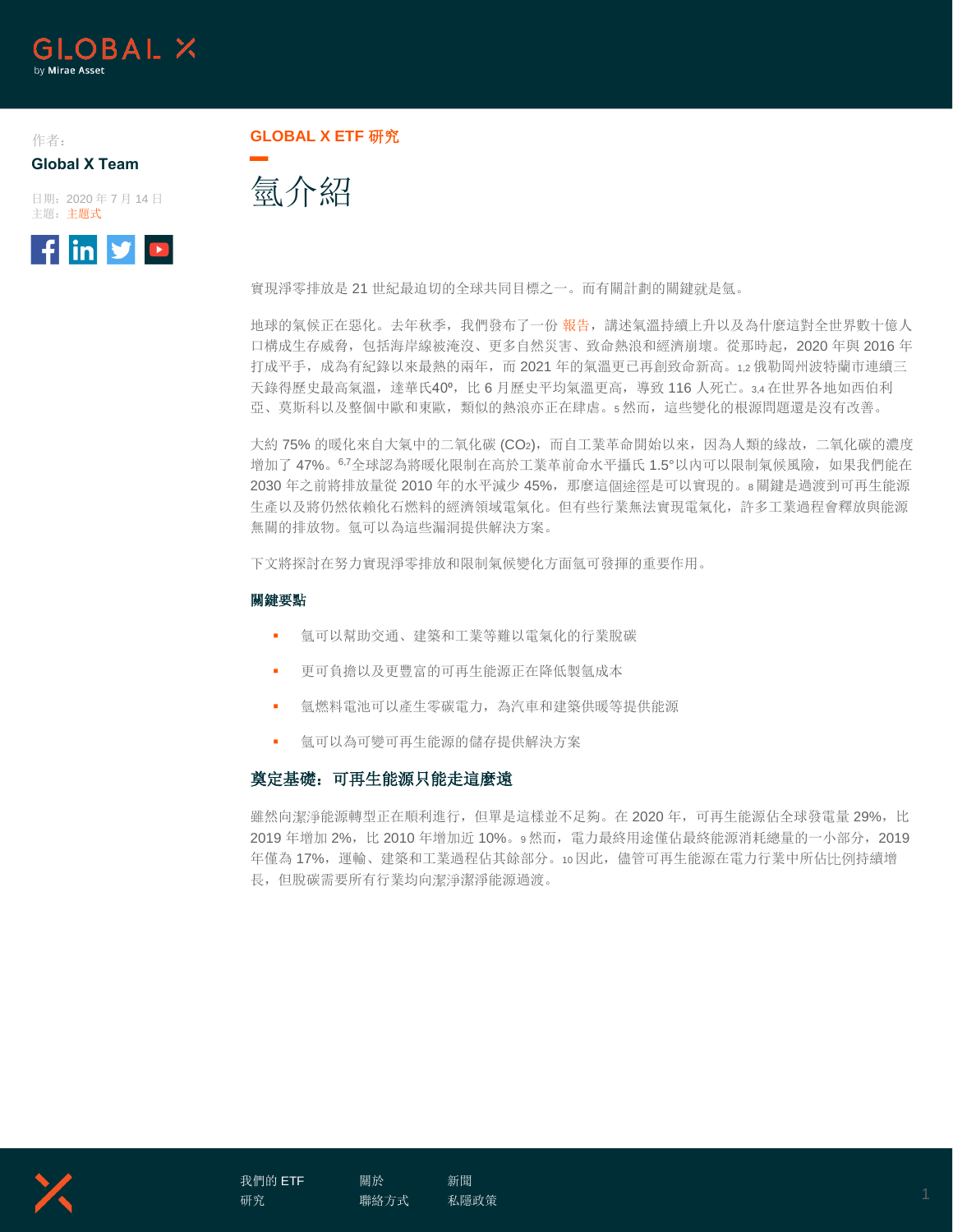

建築、交通和工業仍然高度依賴高排放的化石燃料。2020 年,可再生能源僅佔主要能源消耗的 12.6%。11 將 這些行業直接電氣化可以有效將能源消耗組合轉向可再生能源,但電氣化並不總是可行或可能的。剩餘的能 源消耗份額必須來自其他零排放來源。這就是氫的重要之處。

# 為什麼是氫?

氫是宇宙中最豐富和最輕的元素。在標準條件下, 氫是一種具有巨大潛力可作為能量載體的的氣體 (H2), 其能量含量是汽油的三倍。12 在地球上,它僅能與水 (H2O) 和甲烷 (CH4)等分子中的其他元素自然結合, 必 須被分解為 H2 才可被單獨使用,這稱為製氫。

## 氫是宇宙中最豐富的元素,但僅以分子形式在地球上自然存在,並與其他元素結合



儘管具有能源潛力,但如今氫主要用作精煉石油、處理金屬和生產肥料的原料。這些氫幾乎所有都是利用蒸 汽甲烷轉化或氣化(灰氫)等化石燃料密集方法生產的。13 根據國際能源署 (IEA), 製氫使用了全球 6% 的天 然氣和全球 2% 的煤, 每年產生超過 8.3 億噸的二氧化碳排放。14 然而, 製氫不一定會大量排放, 它作為能 源載體的潛力實際上可以促進脫碳。事實上,到 2050 年,低碳到零碳生產可使氫市場價值高達 11 萬億美 元, 在將暖化限制在攝氏 1.5°以下的情況下, 氫的年需求量將將從目前的 70 兆噸 (Mt) 增加到 613 兆噸。15

當前的生產方法可以利用碳捕獲和儲存 (CCS) 來減少排放,未來可能減少 85-95%。16 以這種方式製造的氫 被稱為「藍氫」。更重要的是,另一種稱為電解的製氫方法或有可能在沒任何排放的情況下製氫。水電解是 利用電流將水分解成氫和氧的過程。在實踐中,電解在稱為電解槽的設備中進行,該設備使用來自外部能源 的電力來生產或電解氫。<sup>17</sup>



[我們的](https://www.globalxetfs.com/) ETF [研究](https://www.globalxetfs.com/research/)

[聯絡方式](https://www.globalxetfs.com/contact/)

[關於](https://www.globalxetfs.com/about/)

[新聞](https://www.globalxetfs.com/news/) ……<br>[私隱政策](https://www.globalxetfs.com/privacy/) 2000年 - 2000年 - 2000年 - 2000年 - 2000年 - 2000年 - 2000年 - 2000年 - 2000年 - 2000年 - 2000年 - 2000年 - 2000年 - 2<br>- 2000年 - 2000年 - 2000年 - 2000年 - 2000年 - 2000年 - 2000年 - 2000年 - 2000年 - 2000年 - 2000年 - 2000年 - 2000年 -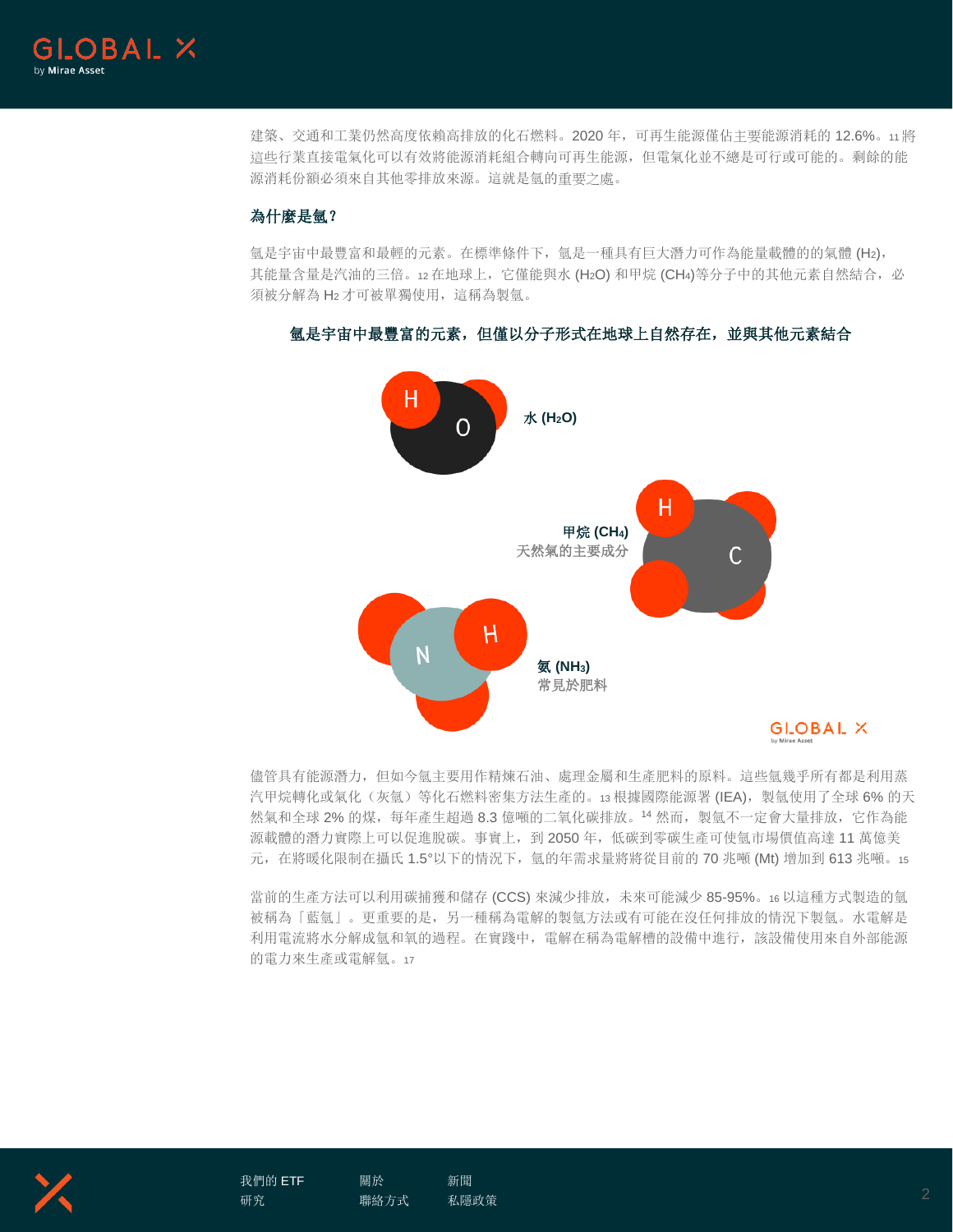

如果這種電力來自風能或太陽能光伏 (PV) 等潔淨能源,製氫是一個零排放過程,由此產生的氫被稱為 「綠氫」。

| 顏色 | 過程                                 | 來源          | 碳強度 |
|----|------------------------------------|-------------|-----|
| 灰氫 | • 蒸汽甲烷轉化 (SMR)<br>• 氣化             | • 甲烷<br>• 煤 | 高   |
| 藍氫 | • 使用碳捕獲與儲存 (CCS) 的 SMR<br>• CCS 氣化 | • 甲烷<br>• 煤 | 低   |
| 綠氫 | • 電解(在電解槽內)                        | • 可再生電力     | 零碳  |

## 氫的三種顏色 **(H2)**

#### 資料來源:國際再生能源署 (2020 年), Global X ETF, 2021 年 7 月

# GLOBAL X

雖然所有顏色的 H2 都具有能源潛力,可以在燃料電池中轉化為電能而不會直接排放,但低碳生產方法是未來 氫經濟的關鍵。低碳氫有潛力為上述不能電氣化的行業帶來潔淨能源,並以無數其他方式減少排放。然而, 只有過渡至更環保的綠氫後,方可實現。

#### 實現氫經濟

現時,電解只能產生小部分氫,其中綠氫只有很少。18 為什麼? 因為綠氫生產是昂貴的。截至 2021 年 3 月,綠氫的生產成本在 3-6.5 美元/公斤之間,而灰氫則為 1.80 美元/公斤,藍氫為 2.40 美元/公斤。19 然 而,這些數字並未反映該行業過去十年取得的進展:2010 年,綠氫生產成本為 10-15 美元/公斤,比現在約 高 2.6 倍。<sup>20</sup>

可再生能源的成本和可用性以及電解槽的成本歷來是使綠氫生產負擔不起的主要因素。但這些障礙現在正在 消失。可再生能源比以往任何時候都更便宜以及更容易獲得。過去十年,風能的總發電量增加了近4倍,太 陽能光伏增加了17.5倍,電力的平準化成本大降了 80%。21,22 這個趨勢似乎仍在繼續, 氫能委員會在 2 月份 報告,2021 年可再生能源成本持續下跌,幅度「比之前的預期還要低 15%。」23 電解槽成本的下降亦推動更 低成本的生產。電解的資本成本從 2010 年到 2020 年下降了 60%, 在 2021 年, 氫能委員會報告稱其對 2030 年電解槽成本的新預測,較在 2020 年的預測低 30-50%。24,25

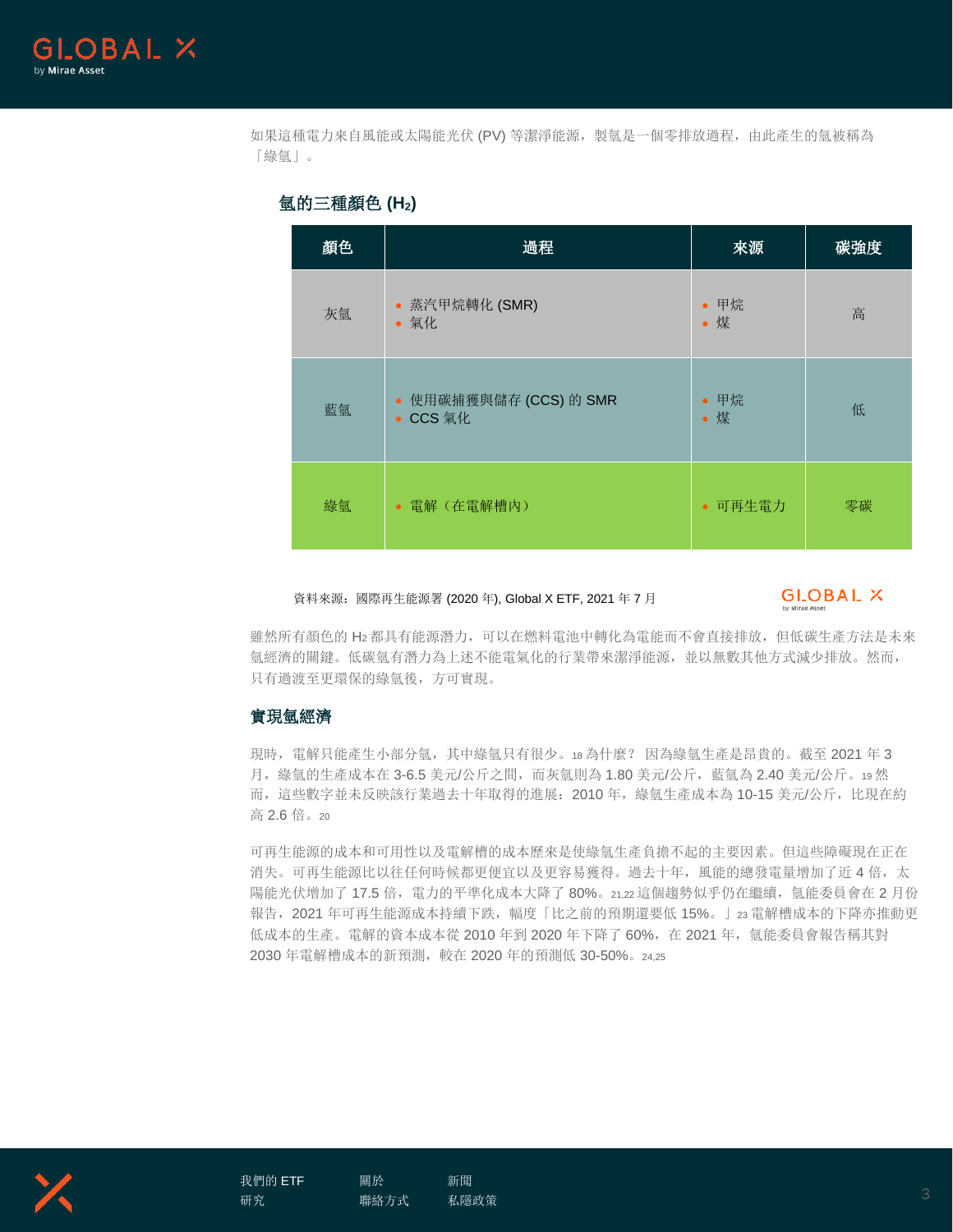# 持續下降的電解槽成本正在推動未來幾年顯著增加電解產能的計劃



電解產能增加 **(MW/y)**

以上發展可能會在未來 7 至 13 年內在數個地區使綠氫與灰氫的成本平價,特別是如果碳排放被徵收稅款, 導致製氫模式轉變。26 雖然這是一種樂觀的看法,但並非不切實際。近年,氫還引起了廣泛的關注和投資。截 至 2021 年初,超過 75 個國家宣布實現淨零排放的意圖, 30 個國家概述了氫實施的具體計劃,世界各國政 府承諾在氫價值鏈上投資 700 億美元。27 私營機構中有數百個總值高達 3000 億美元的氫相關項目正在進行 中或處於規劃階段。28 然而,發展成熟的氫經濟還需要大量額外投資;根據能源轉型委員會,從現在到 2050 年,總計需要高達 15 萬億美元。

我們預計綠氫生產的成本將持續下降,為綠氫的可行使用奠定基礎。<sup>29</sup>

## 利用氫為燃料電池和脫碳工作提供動力

間接電氣化是指在工業過程中投入電力,而不是直接以電力代替化石燃料。30 在潔淨能源的環境下,間接電 氣化發生在電解製氫時。燃料電池可以利用這種間接電力,通過誘導氫和氧之間的電化學(氧化還原)反應 產生電流,所產生的副產物僅為熱量和水。假設氫和化石燃料相比變得具有成本競爭力,氫燃料電池有望為 運輸和建築行業實現淨零排放。

燃料電池電動汽車 (FCEV) 依靠零排放電動發動機進行推進,類似純電動汽車 (BEV)。有別於BEV,FCEV 發動機由燃料電池驅動,該燃料電池利用氫,以 H2 的形式儲存於車上的儲存箱中, 並利用空氣中的氧作為燃 料,以產生源源不絕的電力。與內燃機 (ICE) 汽車相比,BEV 和 FCEV 有許多相同的優勢,包括維修更少、 零排放和駕駛較安靜。但它們各自的優勢也有很多。FCEV 以氫間接儲存電力,BEV 則需要利用重型鋰離子 電池儲存電力。因此,FCEV 的重量輕很多,可以走更長的行程,在所有溫度的環境下都可以運作,並且加 氫所需的時間很短。31 在缺點方面, FCEV 的能源效率低於 BEV, 因為 FCEV 在通過電解製氫時, 能量會間 接以熱量的形式流失,在通過燃料電池發電時,能量會直接以熱量的形式流失。



[關於](https://www.globalxetfs.com/about/)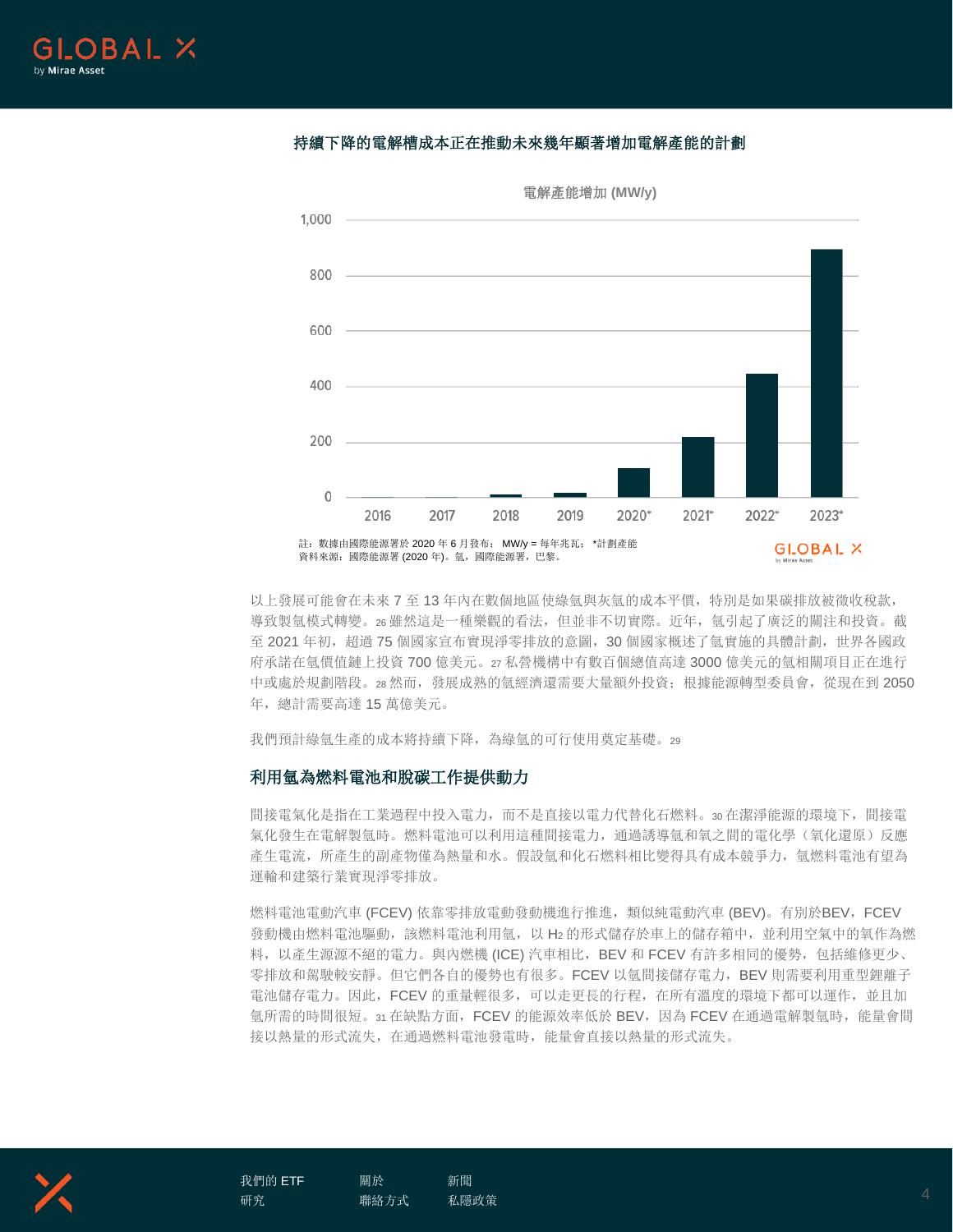

FCEV 的發展仍處於早期階段,可供潛在消費者選擇的 FCEV 數量有限。為 FCEV 加氫是另一個挑戰,因為 全球只有不到 550 個加氫站。32 令人鼓舞的是加氫站的數目正在增加,近 170 個新的加氫站正在建設或規劃 階段(美國除外)。33 我們預料隨著綠氫產量的增加以及 FCEV 的採納成為全球脫碳計劃的重要部分,加氫 站的增長將進一步加快。注意,傳統電動汽車仍然是通用電氣化的重要組成部分,目前並沒有以 FCEV 取代 傳統電動汽車的計劃。如前所述,每種汽車都有自己的長處和短處。我們相信 BEV 是替代 ICE 乘用車的最 佳選擇,因為乘用車不需要很長的行程,並且在兩次充電之間持續使用可以補償電池消耗。另一方面,FCEV 是替代 ICE 貨車、跨國巴士和其他中重型長途車輛的更佳選擇。FCEV 比 BEV 能用於更長的路程,而且重量 輕很多,這些特徵對於運輸重型貨物,以及基於重量受限和收費的車輛來說非常重要。



## 儘管充氫站稀少,但充氫站數量的增加代表未來對 **FCEV** 需求的增長

到年底的充氫站數量

氫還具有幫助建築物脫碳的潛力,這些建築物大部分使用天然氣或石油供熱和供電。建築行業的電氣化落後 於其他行業,主要是因為具成本競爭力的天然氣替代品有限。然而,根據氫能委員會,用於熱電聯產技術 (FC CHP) 的氫燃料電池最早可於 2030 年成為可行的低碳替代品。34 FC CHP 與 FCEV 中燃料電池的發電方 式相同,但 FC CHP 也利用燃料電池的副產品——熱量來將水加熱和為空間供暖。考慮到建築物佔全球能源 需求的 33% 和全球排放量的 25%,我們預料 FC CHP 和其他以氫為本的能源選項將在該領域的脫碳工作中 發揮重要作用。<sup>35</sup>



[關於](https://www.globalxetfs.com/about/) [聯絡方式](https://www.globalxetfs.com/contact/) [新聞](https://www.globalxetfs.com/news/) [私隱政策](https://www.globalxetfs.com/privacy/) 5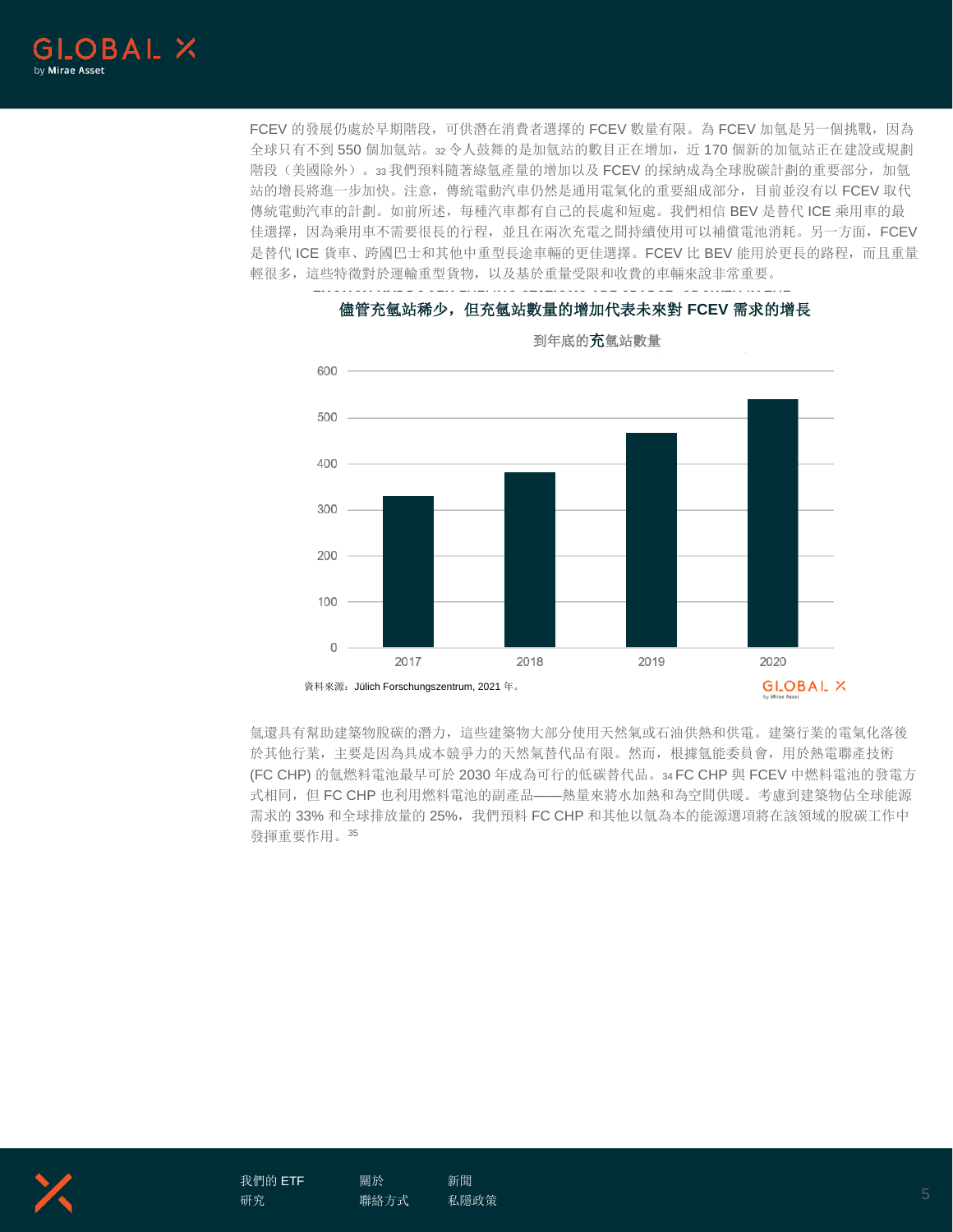

# 利用綠氫實現可變可再生能源

如前所述,更容易獲得和更負擔得起的可再生能源生產是綠氫發展的關鍵因素,但這種動態是雙向的。儲能 是風能和太陽能光伏等可變可再生能源 (VRE) 得以被廣泛集成的基礎,而環境因素則直接影響 VRE 發電。 VRE 能源可以產生比需求更多或更少的電力,取決於是否有風、有陽光。36 集成多種類型的 VRE 可以填補 日常和季節性發電缺口,但有效儲存可再生能源可提供更大的靈活性,並容許有創意地利用剩餘電力。



長期儲能可以實現可變可再生能源的集成。有別於電池儲存,氫可以滿足這些需求

風能和太陽能的發電模式

綠氫具有特別有利的儲存特性,因為它可以儲存能量,以配合發電的季節性波動,這與逐漸失去電量直至電 池耗盡的電網規模鋰離子電池不同。37 雖然在電解過程之中,能量會以熱量的形式流失,但只要能夠正確儲 能,H2 仍能保持其能源潛力。這個獨有的特徵帶來的好處不僅是能夠按需求提供能源,更可以幫助穩定電 價,從而提高成本回收率,並進一步增加產能。38 同時,隨著可再生能源生產商投資電解槽以增加 H2 的存 量,以上協同效應可進一步推動綠氫的規模經濟。

## 對氫進行投資

氫是宇宙中最豐富的元素, 氫化合物是我們每天(即使不是每小時)生活的一部分。然而, 直至最近, 氫 才進入政策制定、項目開發和投資的最前沿。我們相信氫代表新一代潔淨技術,提供電力行業以外的脫碳 途徑。雖然氫的發展仍處於早期階段,我們相信對氫和其他潔淨技術進行投資將可受惠於正在重塑我們世 界可持續創新的利好因素。



資料來源:美國國會研究處,Global X ETF,2021 年 7 月。

**GLOBAL X**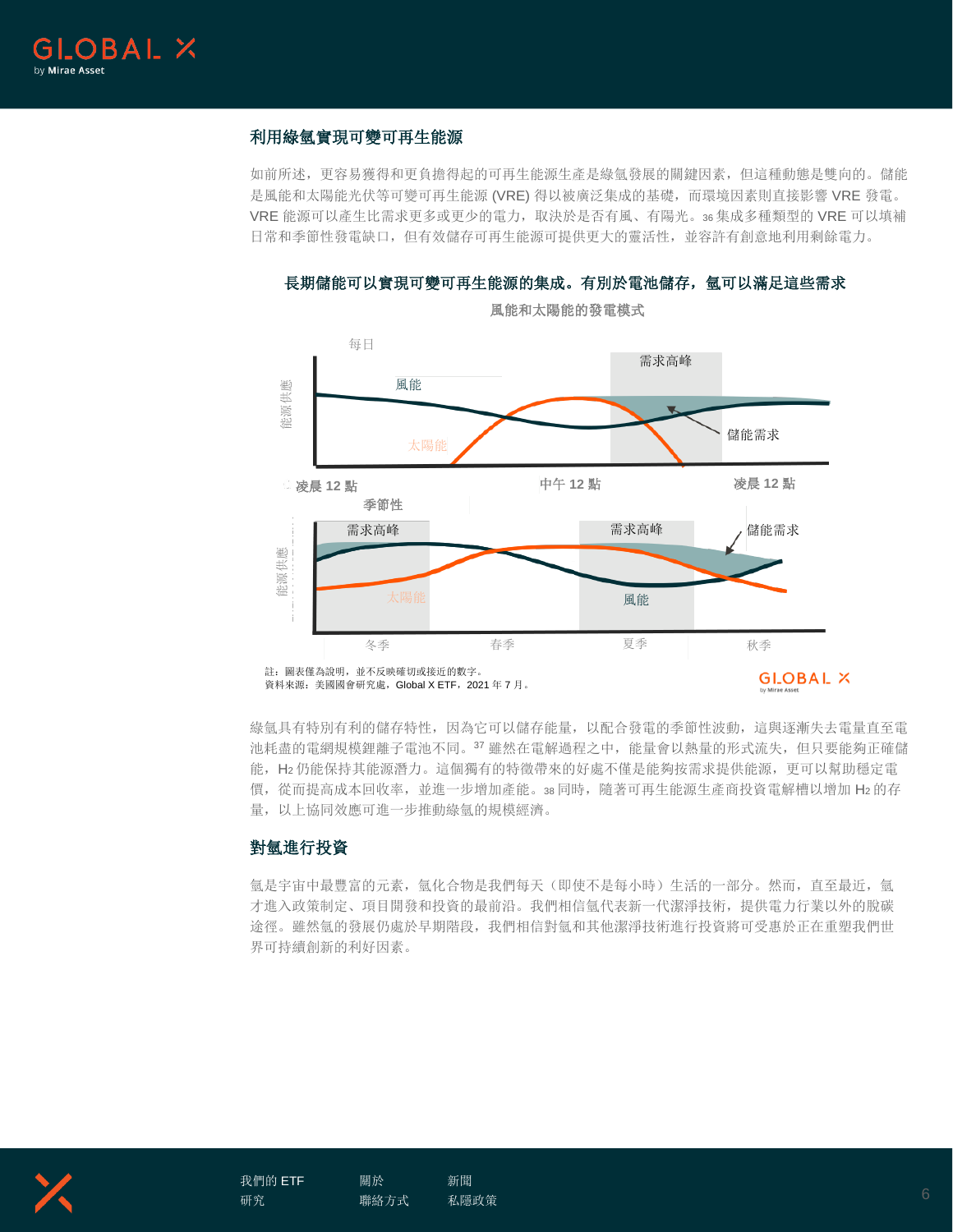

# 氫的子主題

- 製氫:可用作工業和/或商業用途能源的氫(包括綠氫)生產、運輸、儲存和配送。
- 氫燃料電池:開發和/或製造燃料電池(及其組件),將化學能轉化為電能和熱能,由氫燃料和/ 或轉化富氫氣體提供動力。
- 氫技術: 氫電解槽、儲存箱和管道、商業和住宅基礎設施、發電機、發動機和氫燃料電池驅動車輛 以及加氫站的生產/建造
- 氫集成:在住宅、商業和工業層面採納和利用氫燃料源的工程和諮詢服務。

投資涉及風險,包括可能損失本金。氫公司往往面對激烈的競爭、較短的產品生命週期以及潛在的產品迅速被淘汰。這些公司可能會受到能源價 格和可再生能源供需波動、稅收優惠、補貼以及其他政府法規和政策的重大影響。投資小型公司波動性通常較高。



[聯絡方式](https://www.globalxetfs.com/contact/)

[關於](https://www.globalxetfs.com/about/)

[新聞](https://www.globalxetfs.com/news/) [私隱政策](https://www.globalxetfs.com/privacy/) 7